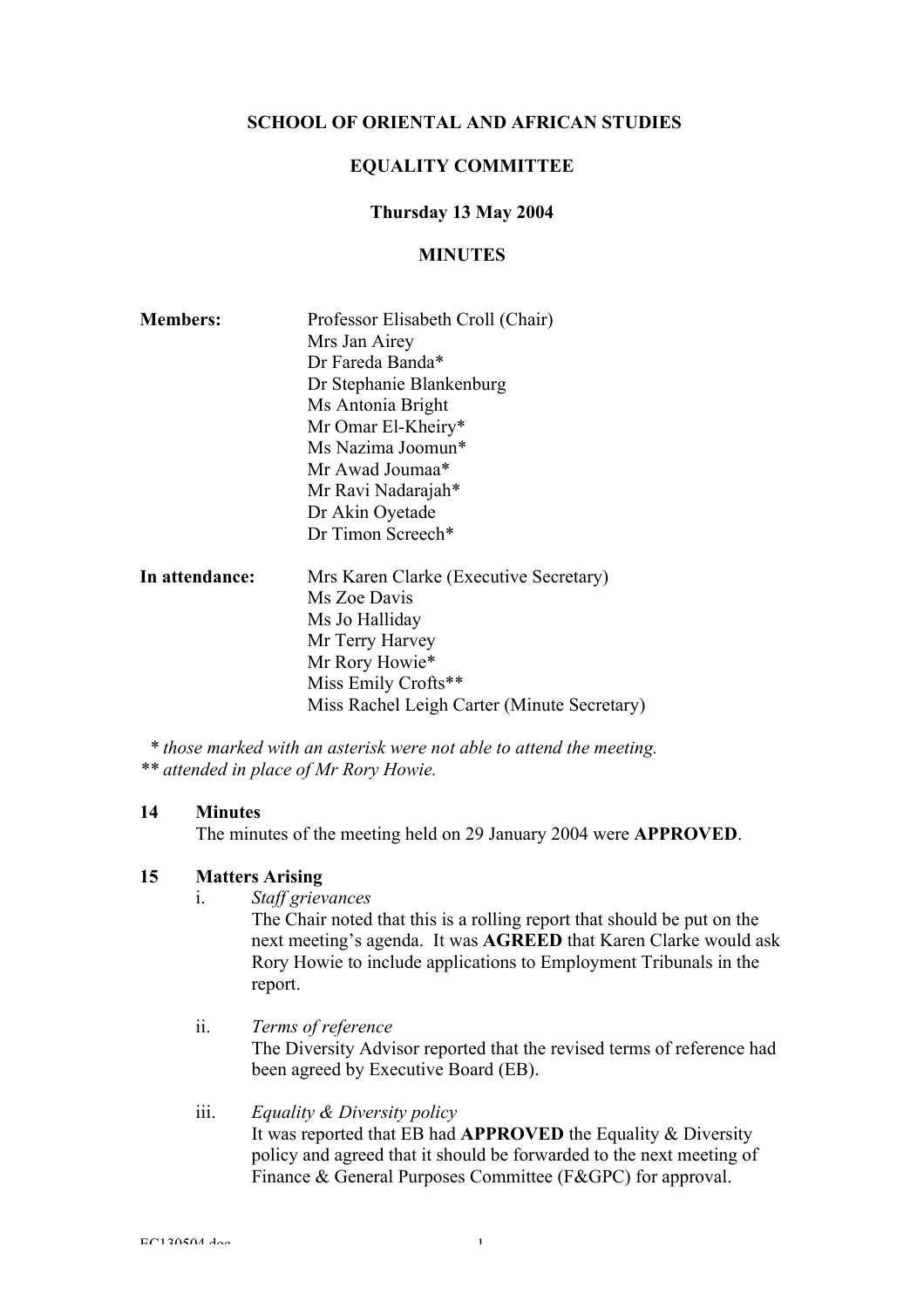## iv. *Harassment policies*

The staff policy had been approved by EB. However, as the student policy had not yet been drafted, the Diversity Advisor thought it best to wait until both policies could go to Staffing Committee together. The student policy would be ready for the next EC meeting.

v. *Nursery Provision*

The Diversity Advisor reported that she would be meeting with a colleague from Birkbeck College on Friday 21 May, to discuss the possible use of their nursery. It was AGREED that the Diversity Advisor should email committee members before the next meeting with an update on the situation.

vi. *Student Grievances*

The Committee considered a report from the Deputy Secretary, noting that the report gave a summary of formal student grievances between September 2002 and August 2003. The Deputy Secretary pointed out that a formal report would in future be presented to the Governing Body each year in the autumn. In response to a query from the Chair, Jo Halliday explained that none of the grievances listed in the paper had been made on the basis of gender or race. She was asked to amend the form to clarify this and to point out that the figures in brackets represented HESA category codes. The Deputy Secretary pointed out that the range of informal grievances was wide, from an initial query to the completion of informal methods of resolution. The Committee asked for the chart once amended to be forwarded to the Learning & Teaching Policy Committee.

## 16 Mechanisms for consultation

The Diversity Advisor expressed concern over the apparent lack of consultation between committee members and the groups they represented. As those in this category were absent, it was AGREED that the Diversity Advisor would speak separately with members and report back to the next meeting. It was noted that non-academic representatives did not represent specific departments.

# 17 Religion and Belief Policy

The Committee considered the draft policy on Religion and Belief from the Diversity Advisor. She explained that it was based on a template from the Equality Challenge Unit that had been modified for SOAS. This draft policy was for staff only as a separate policy was required to take account of student needs. It was AGREED that the following amendments should be made to the policy:

- i. Under point 1, 'belief system' should be changed to 'beliefs'.
- ii. At point 2, *Dress*, the sentence beginning 'SOAS imposes no dress code…' should read, 'SOAS imposes no dress code which prohibits the wearing of items such as hijab, kippah or mangal sutra'. The sentence beginning, 'the only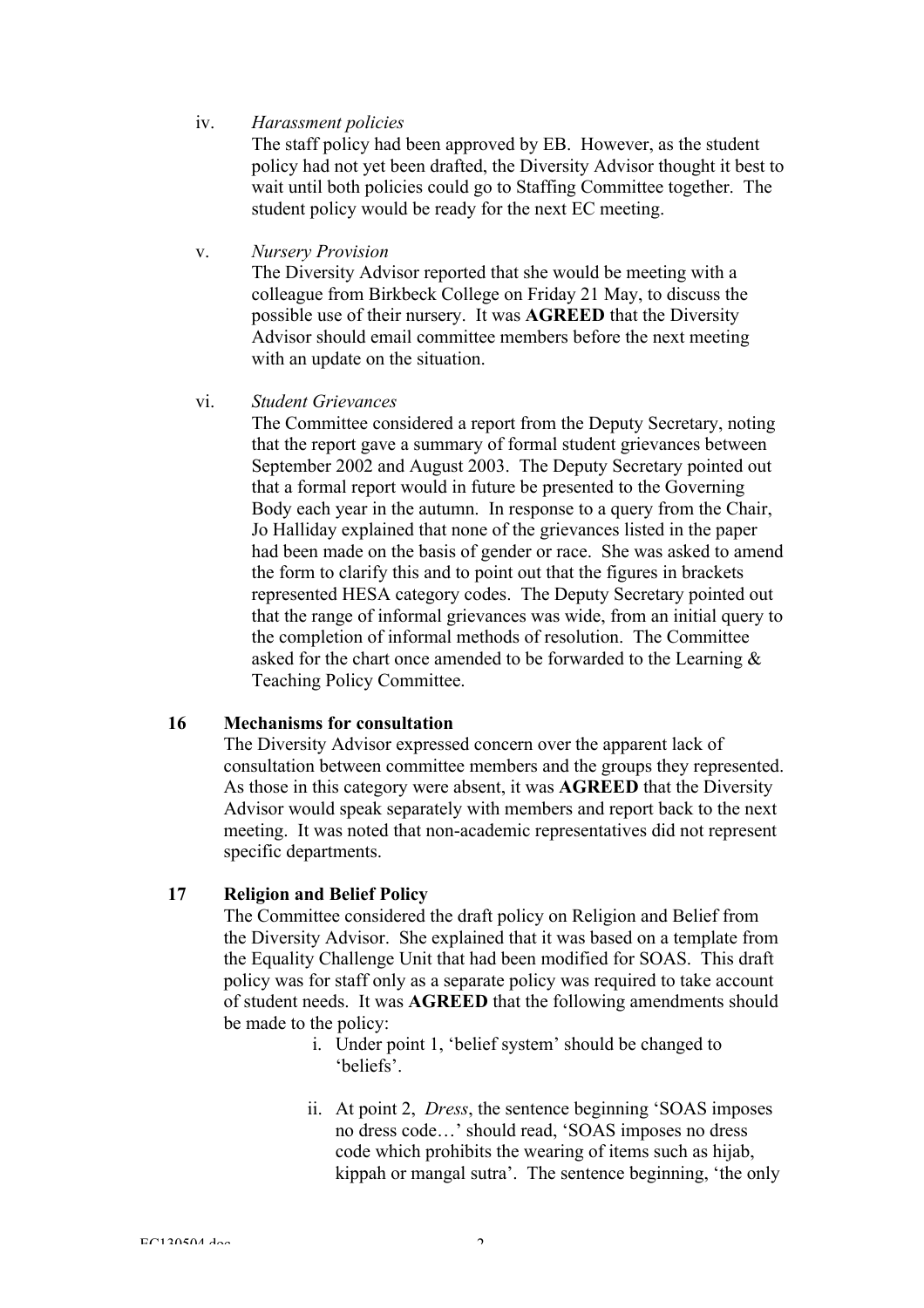limitations..' should be deleted and the indentations on the remaining paragraphs be removed.

iii. At point 3, *Religious Observance*, the words 'make reasonable efforts to …' and the two sentences which follow should be deleted. The Chair said it was important that policies did not commit the School to practices it could not do or services not possible to provide and that some decisions were outside the Committee's remit. The Diversity Advisor pointed out that the HR Director had commented on the draft policy and had assured her that it was in line with School policies. It was considered that the policy should include a reference to the Student Services web site where there is information on places of worship.

In the second paragraph, the sentence beginning 'There is likely to be some flexibility ….', should be removed. The next sentence should begin, 'However, line managers will make every attempt, where possible, to ensure ...'. It was noted that there were plans for the HR Department to review policies relating to leave and career breaks and that these would have implications for the policy on Religion or **Belief** 

- iv. Point 4 should read '*Leave for Religious Festivals & Occasions*'. The sentence beginning, 'In the interests of equality, …' should be deleted. It was noted that part-time hourly paid teachers did not have leave that could be taken. The Diversity Advisor was asked to explore the implications for this group of staff.
- v. At point 5, *Extended Leave*, the words 'for example' should be included in the first sentence to read, 'If a member of staff ….for the purpose of, for example, going on pilgrimage,…' and the second paragraph should be removed. The Committee pointed out that requests for a variety of different types of leave are already dealt with sympathetically and that leave for religious purposes should be taken out of an individual's annual leave quota.
- vi. Point 6, *Food Requirements*, should be changed to 'SOAS undertakes to provide a variety of food which takes into account the various faith groups in the School'.
- vii. The word 'propaganda' under point 7, *Offensive Actions or Behaviour*, should be replaced with 'information'.
- viii. The first paragraph under point 8, *Implementation and Responsibilities*, should read 'All line managers are responsible for familiarising themselves with this policy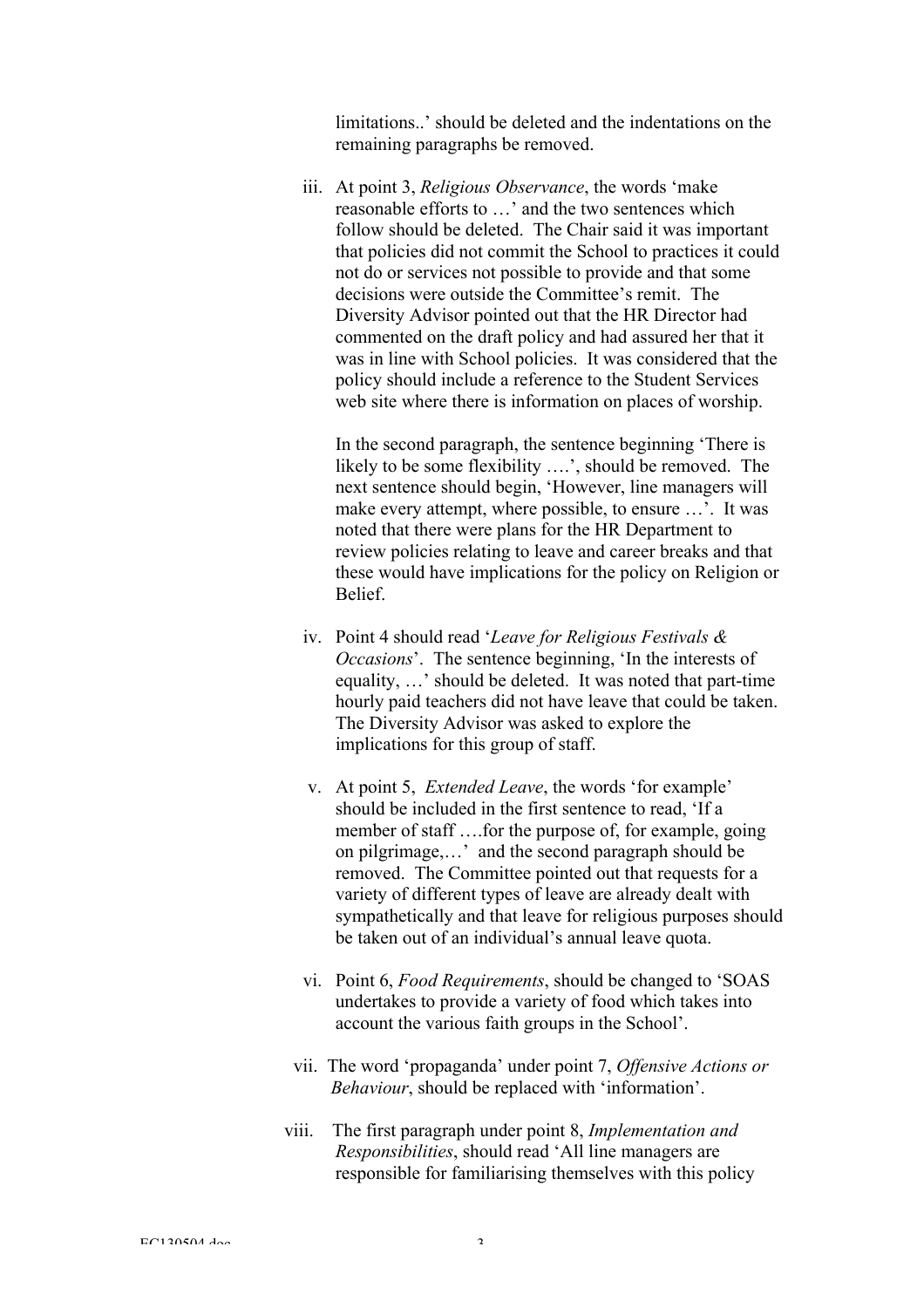and should take all factors into consideration when making decisions'. The third paragraph should be amended to take account of cases where the head of department is the line manager. The Diversity Advisor was asked to make the amendment.

It was generally considered there should be wider consultation on the policy. The Diversity Advisor was asked to make amendments based on the comments made and send the policy to the Staffing Committee for their consideration. The policy would then come back to the Committee before going to EB.

#### 18 Sexual Orientation Policy

The Committee considered the draft policy on Sexual Orientation from the Diversity Advisor. The policy was based on a template from the Equality Challenge Unit and had been modified for SOAS. The Diversity Advisor said that transgender issues are separate from those about sexual orientation and that although there was no legislation for transgender issues, a bill was going through parliament and was likely to become law by the end of 2005. After much discussion it was decided that references to gender assignment should be taken out of the policy and that a separate policy be drawn up to cover these issues. It was AGREED that the following amendments should be made:

- i. It should be made clear in points a) and b) that this refers to staff and students.
- ii. Point h) should be deleted.
- iii. Point g) should be changed to 'LGB issues will be included in all equality training and monitored along with other equality issues'. The Committee discussed the need to look at how harassment based on sexual orientation is monitored. The sensitive nature of this area would have to be considered when including this in monitoring procedures.

The Diversity Advisor was also asked to clarify point f) to ensure that the School did not commit itself to something it could not do. It was AGREED that the policy should go to Staffing Committee before going to EB.

#### 19 Disability Policy

The Committee considered the draft Disability policy from Zoe Davis, the Student Disability Officer, who pointed out that the policy included many practices that were already done within the School. She said that the policy complied with part 4 of the DDA (Special Educational Needs and Disabilities Act *[SENDA]*), and the QAA's Code of Practice. Because of the implications the policy had for learning, it would need to go to the Faculty Learning & Teaching Committees and the Learning & Teaching Policy Committee as well as Staffing Committee and EB. Because of the length of the policy it was suggested that only the sections that were relevant to a particular committee be sent. It was AGREED that the following amendments should be made: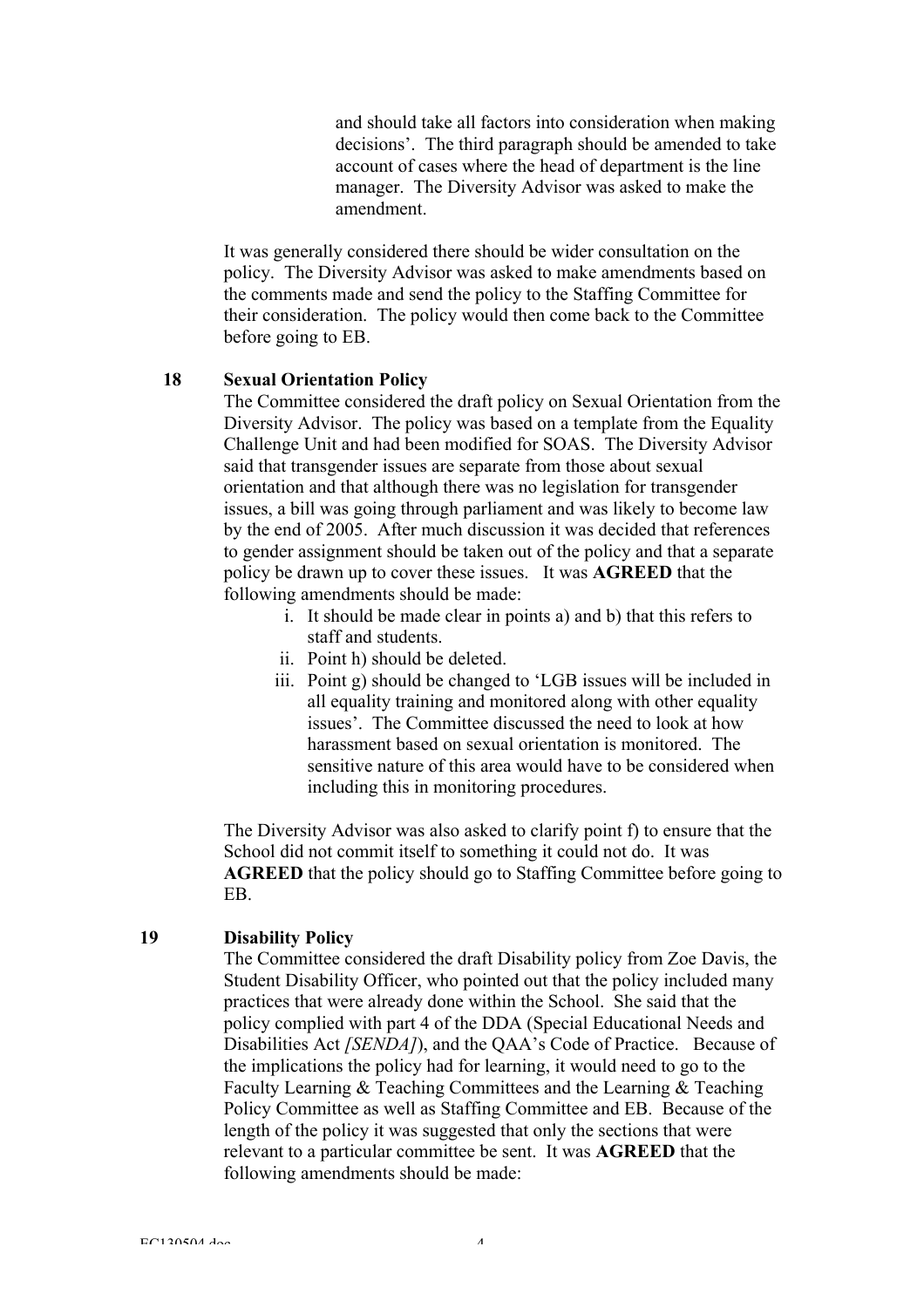- i. 'Mobility' should be added to the list of medical conditions in section 2.
- ii. Point c) in section 3 should read 'SOAS becomes as accessible as possible both…..'
- iii. The last sentence in section 4 should read, 'The Equality Committee with the advice of the Disability Officer will encourage the creation of policy and guidance to ensure successful implementation and monitoring of this policy'.

The Diversity Advisor asked whether the Disability Liaison Group could operate as a sub-committee of EC. The Disability Officer explained that it had been set up to inform her of what was happening on disability issues throughout the School. The Chair pointed out that if it had formal committee status, it would have to have members from EC at its meetings and produce formal minutes and agendas for meetings. The Disability Officer said it was a user group and an informal report once a year to EC would be more practical.

# 20 Student Retention Rates

A report on student retention was received from the Widening Participation Officer. The Academic Registrar felt considered the way the data had been analysed led to misleading conclusions and that it was necessary for the data to be presented on a faculty basis in order to give a more realistic picture of retention rates. It was AGREED that the paper should be re-submitted at the next EC meeting and that the Academic Registrar and the Diversity Advisor should communicate with the Widening Participation Officer about the kind of analysis required by the Committee.

The Chair noted that reports of this kind were very important and formed part of the EC's monitoring duty to the School.

## 21 Progression of Students

A report on the student progression was received from the Academic Registrar, who said there was nothing surprising about the figures. He pointed out that some numbers were small and, in percentage terms, appeared to be more significant than they actually were.

#### 22 Update on Equality Training and Impact Assessment Exercise

The Diversity Advisor thanked Committee members for participating in the equality workshop. The outcomes had been circulated by email and would be revisited at a later date. She said that the Staff Development Manager and herself were considering proposals from equality trainers, to provide training for all staff. A decision on which company to use would be made shortly.

Tenders had also been received from consultants to carry out the impact assessment exercise. The Diversity Advisor and the HR Director would be making a decision on this in the near future. The recruitment and selection procedure for academic staff, the promotions procedure for academic staff